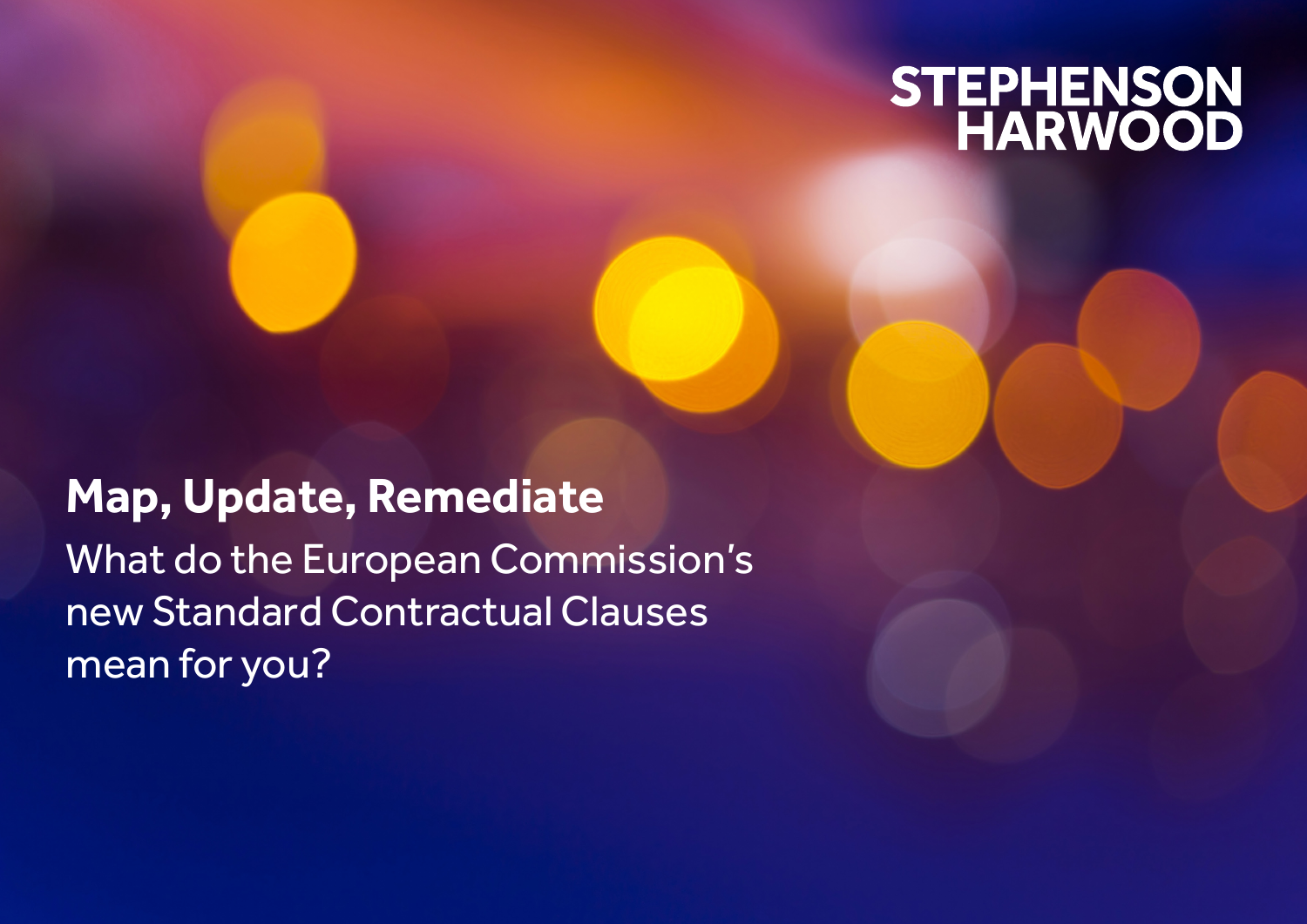On 4 June 2021, the European Commission adopted new standard contractual clauses for transfers of personal data to third countries ("**New SCCs**"), which are set to come into effect on 27 June 2021 (i.e. 20 days after they were published in the Official Journal of the European Union). The New SCCs will replace both sets of the Commission's current standard contractual clauses ("**Old SCCs**"), which are now over a decade old.

Since then, the EU's data protection regime has undergone a huge transformation, with the introduction of the EU General Data Protection Regulation (the "**GDPR**") in 2018 and, more recently, the decision of the Court of Justice of the European Union ("**CJEU**") in Data Protection Commissioner v Facebook Ireland and Maximillian Schrems, C-311/18 ("**Schrems II**") in July 2020. The New SCCs cover these developments and, as a result, place more onerous obligations on both data exporters and importers.

The New SCCs may be used from **27 June 2021** and **must** be used in place of the Old SCCs where parties enter into new transfer arrangements from **27 September 2021**, following a three-month transition period. Where ongoing transfers are already underway prior to 27 September, parties may still rely on the Old SCCs for a further 15 months until **27 December 2022**, provided that details of the processing do not change and that appropriate safeguards for the transfer are otherwise provided.

This update sets out the scope and applicability of the New SCCs and identifies some of the key changes compared to the Old SCCs. It also recommends steps you can take to prepare for the New SCCs.

# How do the New SCCs work?

Like the Old SCCs, the New SCCs should be used as a safeguard under Article 46(2)(c) of the GDPR where personal data is being transferred from the European Union to a jurisdiction outside of the European Economic Area ("**EEA**") that does not benefit from a Commission adequacy decision under Article 45(3) (a "**Restricted Transfer**"). Note that the Commission **also** published standard contractual clauses for optional use in contracts between controllers and processors where there is no Restricted Transfer on the same date, which this update does not cover.

The modular format of the New SCCs means that they cover more transfer scenarios than the Old SCCs. As with the Old SCCs, the New SCCs provide for transfers from controller to controller and controller to processor, but now they also cover transfers from processor to (sub-)processor and from processor back to its controller. This flexibility means that the New SCCs will far more transfer scenarios with greater ease.

Where the controller to processor module is used, the New SCCs contain built-in provisions covering the Article 28 GDPR requirements for such contracts, which means that there is no legal obligation to cover these elsewhere. There are still sound reasons to enter into additional terms covering commercial points that are not included in the New SCCs, such as who pays the cost of audits and around indemnities and liabilities. As the New SCCs permit the exporter to terminate transfers if it considers that the importer cannot ensure there are appropriate safeguards in place for the export, importers may wish to consider protective provisions if this termination right is exercised by an exporter keen to exit a long-term commercial relationship. Additional provisions, or accompanying terms, are permitted provided that they do not contradict the New SCCs.

Additional flexibility is provided by "docking" clauses that allow a party to sign up to any of the roles in the New SCCs during the life of the contract. This is something that many organisations were already doing where group structures or service providers or recipients changed, but it's a welcome addition to the content of the SCCs themselves. The mechanics of docking are not spelled out – the SCCs merely say that a new party may accede "by agreement of the Parties", by completing a new data transfer Appendix and signing Annex I.A. It is not clear how the existing parties would give agreement, so this may need to be covered in additional terms.

# What transfers do (and don't) the New SCCs cover?

The New SCCs state that they may be used where the exporting party **is subject to the GDPR** (whether based in the EU or not) and the importer for a Restricted Transfer is **not subject to the GDPR**<sup>1</sup> . This resolves a key issue with the Old SCCs, namely that they were drafted on the assumption that the exporter was established in the EU.

The New SCCs state that they may be used only to the extent that the importer's processing falls outside the scope of the GDPR. This is significant: if an importer is subject to the GDPR (under its Article 3(2) extraterritorial scope) then, on the face of it, it appears that New SCCs would not be appropriate to safeguard that transfer. This would make sense, as to require importers subject to the GDPR to sign up to the New SCCs would be to reiterate many of their pre-existing legal duties in contractual form. We'd welcome more clarity over whether (and which) alternative safeguards should be applied in this situation, or whether such transfer is considered a GDPR Restricted Transfer at all. It appears that the European Data Protection Board ("**EDPB**") is considering this point and will be addressing it in upcoming guidance.

In any event, is likely that any Restricted Transfer would still require a transfer impact assessment ("**TIA**") to assess whether the destination country's laws offer essentially equivalent protection and whether any supplementary measures are required, whether or not the New SCCs apply. See further below for what the New SCCs require on TIAs.

# What about exporters under the UK GDPR?

Following the UK's withdrawal from the EU, the New SCCs will not automatically apply to data exports that are subject to the UK GDPR. The Information Commissioner's Office (the "**ICO**") has confirmed that it will consult on the UK's own standard contractual clauses over this summer and it is likely that these New SCCs will be influential in that process. The ICO has stated that the Old SCCs are a valid method of safeguarding UK GDPR data exports (with limited UK-specific amendments permitted). However, it has not confirmed the same in relation to the New SCCs. This means that there is potential for a transfer subject to both the UK and EU GDPR to require two sets of SCCs to safeguard it. Many multi-nationals will be hoping that the ICO takes a pragmatic approach here.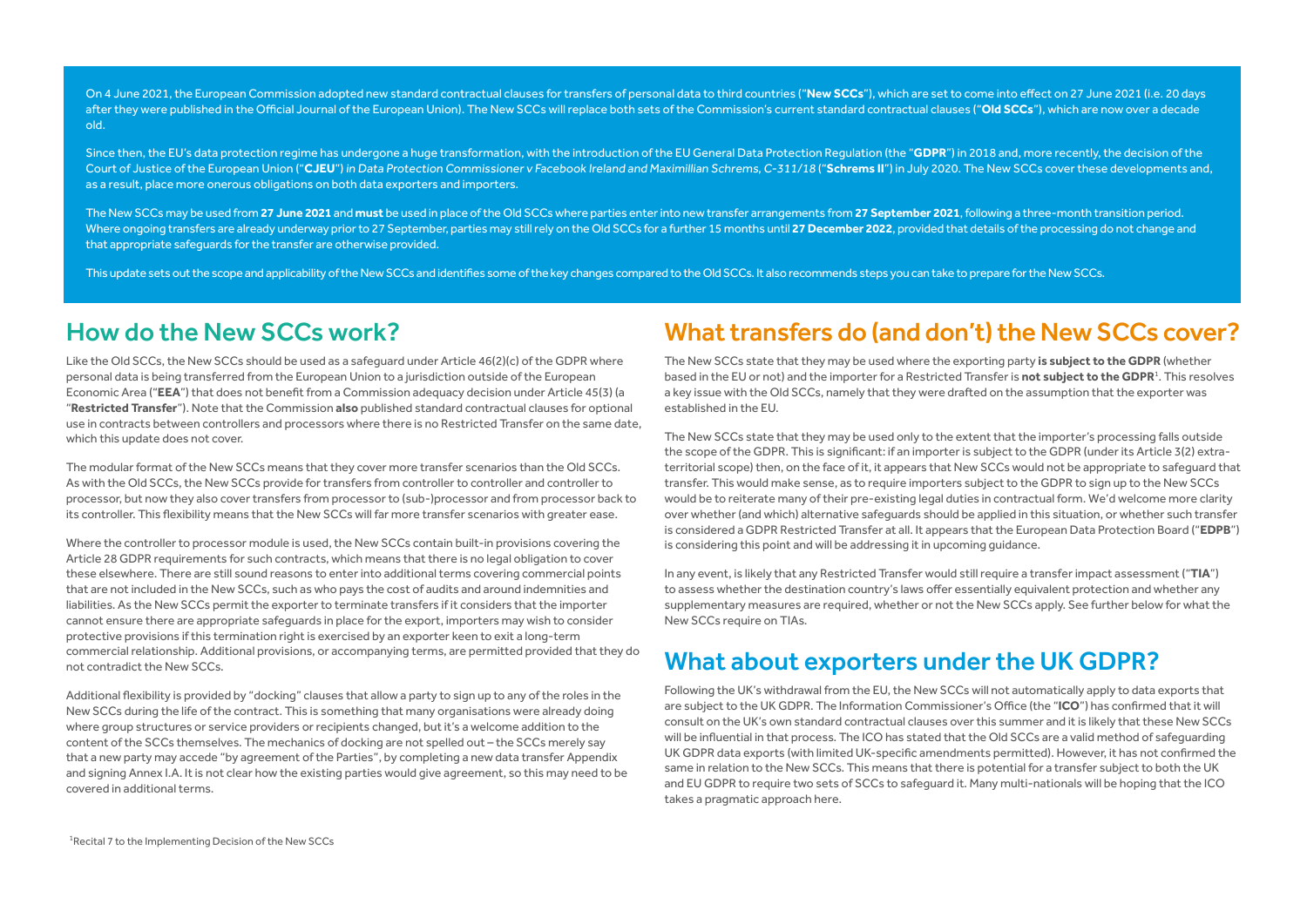# Do the New SCCs solve all our Schrems II problems?

The New SCCs incorporate some new provisions that are clearly influenced by the Schrems II judgment. In particular, they anticipate that a risk assessment (or TIA) will be carried out and documented for all transfers relying on the New SCCs, such that parties can assess whether exported personal data will be offered essentially equivalent protection and whether any additional safeguards should be implemented.

Under the New SCCs, parties must warrant that they have no reason to believe that the applicable laws and practices in the country of destination will prevent the importer from fulfilling its obligations under the New SCCs. Local laws that are consistent with the objectives in Article 23(1) of the GDPR are likely to be considered acceptable. The New SCCs require the parties to take the following factors into account in giving this warranty, which would therefore form a key part of the parties' TIA:

- ü **The specific circumstances of the transfer,** including the number of entities in the processing chain and transmission channels used; **intended onward transfers; the type of recipient**; the **purpose of processing;** the **categories and format** of data; the relevant economic **sector; and the storage location** of the transferred data.
- ü **Laws and practices of the third country of destination**, including those requiring the data to be disclosed to, or authorising access by, public authorities, as relevant to the specific circumstances of the transfer and applicable limitations and safeguards.
- $\checkmark$  Any relevant **contractual, technical or organisational safequards** that supplement the New SCCs.

# What do I need to do next?

In considering the laws and practices of the destination country, the New SCCs state that parties may rely on their "practical experience" of public authority access to data, as long as this is "supported by other relevant, objective elements", such as publicly accessible and reliable information. This move towards a risk-based approach will be welcomed by many exporters and importers. We await the EDPB's reaction to this approach in the final version of its draft guidance from November 2020.

The New SCCs also place onerous obligations on importers to ensure access requests and access by public authorities are kept to a minimum and, where possible, notified to exporters and data subjects. Where a public authority access request is received, importers will need to assess their ability to challenge or suspend the request, limit the amount of data disclosed; and document the request and assessment.

The New SCCs also address the issue of onward transfers and require parties to apply appropriate safeguards to those transfers too. Importantly, the TIA must also assess any intended onward transfers. If acting as an importing controller, the New SCCs now require to notify the affected data subjects of specific details about your intended onward transfers, including the purpose of those transfers and the grounds you intend to rely on to make such transfers.

# **(Re)map your transfers**

Many organisations have been mapping their transfers and carrying out TIAs in an effort to comply with Schrems II. The outputs of any mapping exercise and existing TIAs may need to be reviewed in light of the risk assessment provisions in the New SCCs, plus their distinction between importers that are subject to the GDPR and those that are not.

# **Align your data protection documentation with the New SCCs**

New data processing terms aligned to the New SCCs must be ready to be rolled out from **27 September 2021** at the latest. Therefore, beginning immediately, entities that use the New SCCs should review their data processing agreements and standard terms to ensure that they do not conflict with the drafting of the New SCCs.

This is necessary because the New SCCs cover very similar ground to many other data processing contracts, such as the Article 28 obligations on processors and obligations around breach notifications, transparency and appropriate technical and organisational measures. To the extent that these conflict with the New SCCs, they will need to be changed and made consistent, as the New SCCs must prevail.

The three-month transitional period to 27 September allows for time to adjust terms before the New SCCs become mandatory for new Restricted Transfers and the Old SCCs are repealed. This means that any contracts being negotiated that may sign after September should look to incorporate the New SCCs now.

# **Remediate transfers relying on Old SCCs**

Organisations will need to remediate all of their ongoing Restricted Transfers that currently rely on the Old SCCs as a safeguard, at the latest by **27 December 2022**. This could be a considerable task for many entities, as they will have just 18 months to complete a large repapering exercise. After this, the Old SCCs will be completely redundant and will no longer provide an appropriate safeguard for international transfers.

While the onus will be on exporters subject to the GDPR to push to remediate their transfer terms, there will also be considerable pressure on importers to respond in time, particularly large importers that operate under standard terms. Intra-group transfers and transfers to vendors, customers and other third parties must all be considered.

## **Ensure you can practically comply**

While rolling out the New SCCs and replacing the Old SCCs is a task in itself, exporters and importers also have a significant job to do in verifying that they can actually comply with their requirements. For importers not subject to the GDPR, this may mean conducting a complete GDPR compliance overhaul and putting in place measures such as notices and procedures in order to comply with the GDPR principles.

In practice, if you are already subject to the GDPR, moving to the New SCCs is unlikely to require too many changes to your current internal compliance practices. However, remember that there will still be a need to undertake TIAs for Restricted Transfers following Schrems II. This means that procedures should be updated to ensure that all Restricted Transfers undergo a TIA, and that the results are implemented, and any supplemental measures adopted, regardless of any reliance on the New SCCs.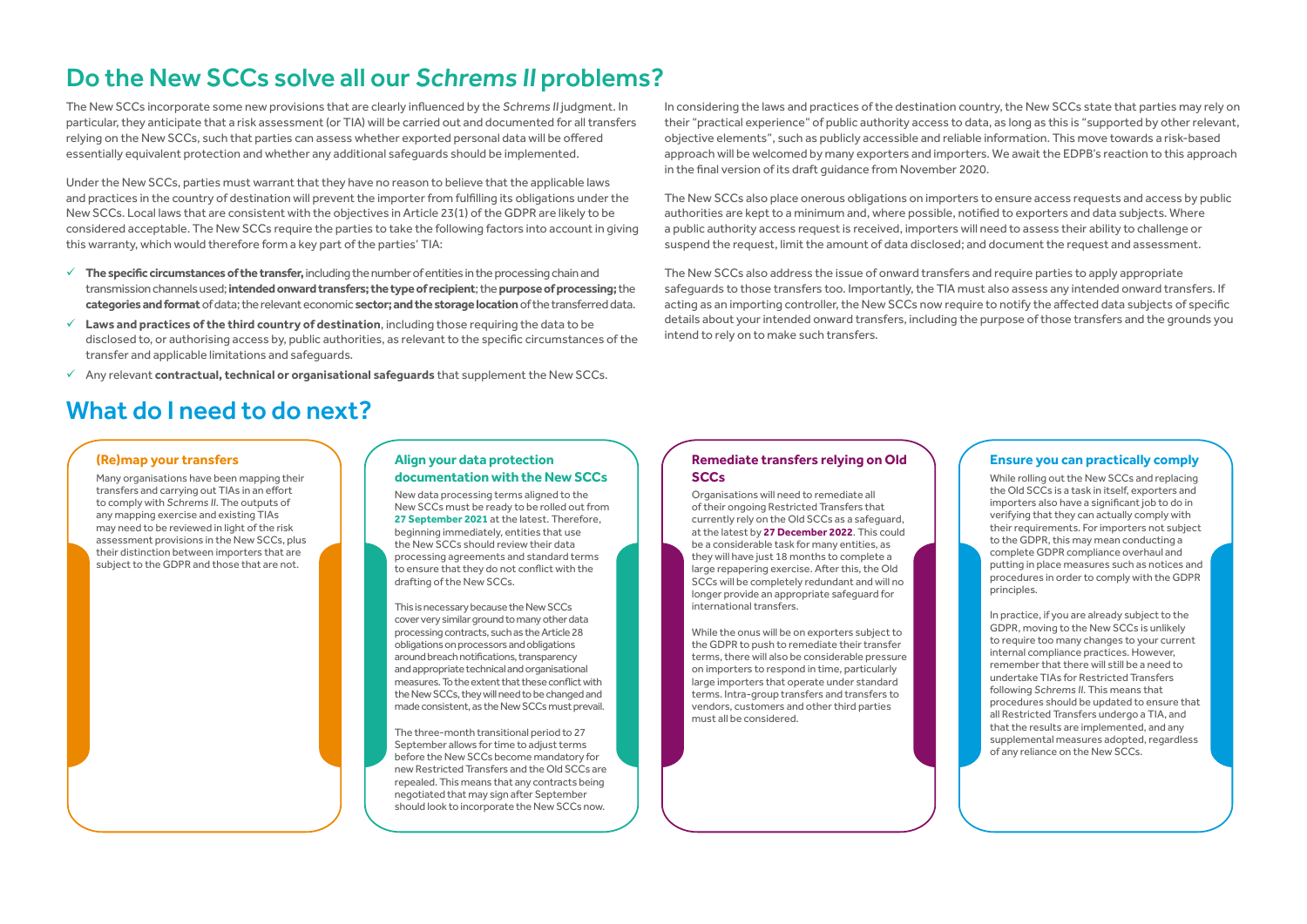# What's new? Key differences between the New SCCs and the Old SCCs

### **Transparency: Controller to Controller module: Section II, Clause 8.2(a)**

Importers must inform data subjects (either directly or through the exporter) of their identity and contact details, the categories of personal data processed, the identity of any third party recipients and the purpose of the transfer.

No such requirements are placed on importers acting as processors.

**Breach Notification: Controller to Controller module, Section II, Clause 8.5(e) - (f )** Where an importer acting as a controller suffers a personal data breach in relation to transferred data it must notify the exporter and supervisory authority of the breach without undue delay if the breach poses a risk to rights and freedoms. The importer must also notify data subjects themselves where there is a high risk to the rights and freedoms of people. This is in line with the obligations set out in Article 33 and 34 of the GDPR, albeit without the 72 hour time limit.

### **Onward Transfers: Controller to Controller module, Section II Clause 8.7**

Importers may only make an onward transfer if the recipient of the onward transfer agrees to be bound by the New SCCs or if certain other grounds are met, including the third country benefits from an adequacy decision, the parties ensure appropriate safeguards under Art. 46 and 47 of the GDPR, the parties enter into a binding instrument, it is necessary for legal claims or vital interests or (as a last resort) based on explicit consent.

**Controller to Processor module and Processor to Processor module, Section II, Clause 8.8** Importers acting as processors may only make an onward transfer on the instructions of the exporter. The grounds for making an onward transfer are reduced under these two modules, meaning processors cannot rely on binding instruments or explicit consent.

**Documentation: Controller to Controller module Section II, Clause 8.9; Controller to Processor module Section II, Clause 8.9(b) and (c); Processor to Processor module, Section II, Clause 8.9(b) and (c)**

Importers must keep appropriate documentation of the processing activities carried out under its responsibility and make such documentation available to the competent supervisory authority (in the case of controller importers) or the exporter/controller (in the case of processor exporters) on request. 

### **Sub-processors: Controller to Processor Module, Section II, Clause 9, Processor to Processor Module, Section II, Clause 9**

Any party acting as a processor that wishes to engage sub-processors must enter into a sub-processing agreement and the controller must provide consent for such subprocessing in the form of either (i) specific authorisation prior to the engagement of a subprocessor or (ii) by general written authorisation.

# Provision of New SCCs and the set of the set of the set of the Key change from Old SCCs

**Transparency:** There were no requirements in the Old SCCs for controller importers to ensure that data subjects are given this information.

Note that, even where the transfer is to a processor, the New SCCs still require the exporter to make a copy of the SCCs available, although it may redact parts of the Appendix to the extent necessary to protect business secrets or other confidential information.

**Breach Notification:** Importers acting as controllers were not previously required to notify data breaches under the Old SCCs. They are now faced with the potential for much more direct contact with supervisory authorities and data subjects, in relation to breaches and otherwise.

**Onward Transfers:** Under the New SCCs, there is no requirement for an importer acting as a controller to notify the exporter of intended onward transfers

The Old SCCs placed the burden on the controller to ensure adequate safeguards were in place for onward transfers. Importing processors must now take steps themselves to ensure any onward transfer offers adequate protection for the transferred data.

**Documentation:** There was no specific requirement for importers to maintain adequate documentation under the Old SCCs, meaning importers will have to maintain similar records to those required under the GDPR.

**Sub-processors:** The requirement to obtain the controller's consent for sub-processing has been aligned with the GDPR and is more flexible than the strict prior consent requirement under the Old SCCs.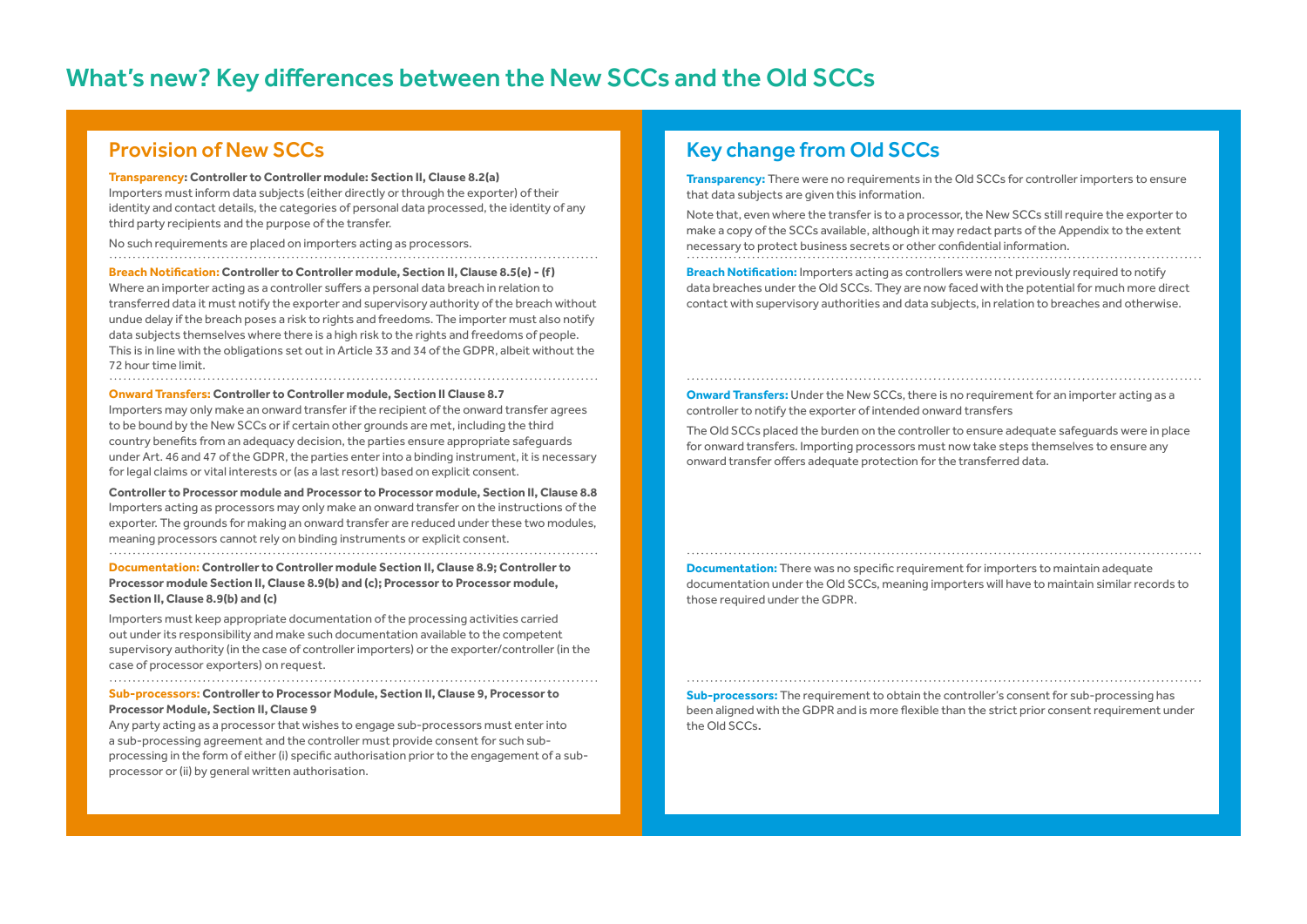# What's new? Key differences between the New SCCs and the Old SCCs

### **Data Subject Rights: Controller to Controller module, Section II, Clause 10**

Importers are required to comply with requests for access, erasure and objections to processing for direct marketing purposes and offer data subjects the option to contest automated decisions.

This is different under the other modules, in particular under the Controller to Processor and Processor to Processor modules, where importers are only required to notify exporters of any data subject requests and assist exporters in complying with these requests.

### **Assessment of Local Laws: All modules, Section III, Clause 14(a) and (b)**

Importers are required to assist in the assessment of the destination country's legislation, particularly around public authority access.

### **All modules, Section III, Clause 14(e)**

Importers are required to notify exporters of any relevant changes to such laws.

### **Inability to Comply: All modules, Section III, Clause 14(f )**

If an exporter believes an importer can no longer comply with the New SCCs, it must assess the transfers. If additional safeguards may assist, the exporter **must** apply them or if there are no adequate safeguards they **must** cease the transfer.

### **Public Authority Access: All modules, Section III, Clause 15.1**

Importers must promptly notify the exporter and data subjects of any public authority access request.

### **All Modules, Section III, Clause 15.2**

Importers must review the legality of any such requests and document its assessment.

**Governing Law: Controller to Controller module, Controller to Processor module, Processor to Processor module, Section IV, Clause 17**

The parties may choose the governing law of any member state that allows for third party beneficiary rights.

**Controller to Processor module, Processor to Processor module, Section IV, Clause 17** There is an additional option for these two modules which allows the parties to select the law of the member state in which the exporter is established, provided third-party beneficiary rights are allowed under that law. 

### **Technical and organisational measures: All modules, Annex II**

The Parties are required to provide a detailed description of technical and organisational measures implemented in Annex II. This description is to be specific and not generic and demonstrates a renewed focus on cybersecurity.

# Provision of New SCCs and the set of the set of the set of the Key change from Old SCCs

**Data Subject Rights:** Under the Old SCCs, the importer was only responsible for responding to data subject requests if that was explicitly agreed with the exporter. This means importers otherwise not subject to the GDPR will have to comply with data subject rights.

**Assessment of Local Laws:** The Old SCCs included a warranty by the importer that it had no reason to believe that applicable local legislation would prevent it from fulfilling complying with its obligations but the New SCCs go further by requiring an active assessment to be carried out.

The parties still warrant that they have no reason to believe that local laws and practices in the importer's country would prevent the importer from complying with its obligations under the New SCCs. However, the new SCCs explicitly allow the parties to rely on their "practical experience" of public authority access to data, as long as this is "supported by other relevant, objective elements".

**Inability to Comply:** There are additional requirements in light of Schrems II requiring ongoing assessment of the data protection laws in destination countries.

**Public Authority Access:** The New SCCs place an additional burden on importers not only to inform exporters and data subjects about government access requests but also to try and prevent disproportionate access. This is in line with Schrems II.

**Governing Law:** The Old SCCs were governed by the law and courts of the Member State in which the exporter is established by default.

**Technical and organisational measures:** Under the Old SCCs, there was no requirement to describe specifically (as opposed to generically) the technical and organisational security measures put in place.